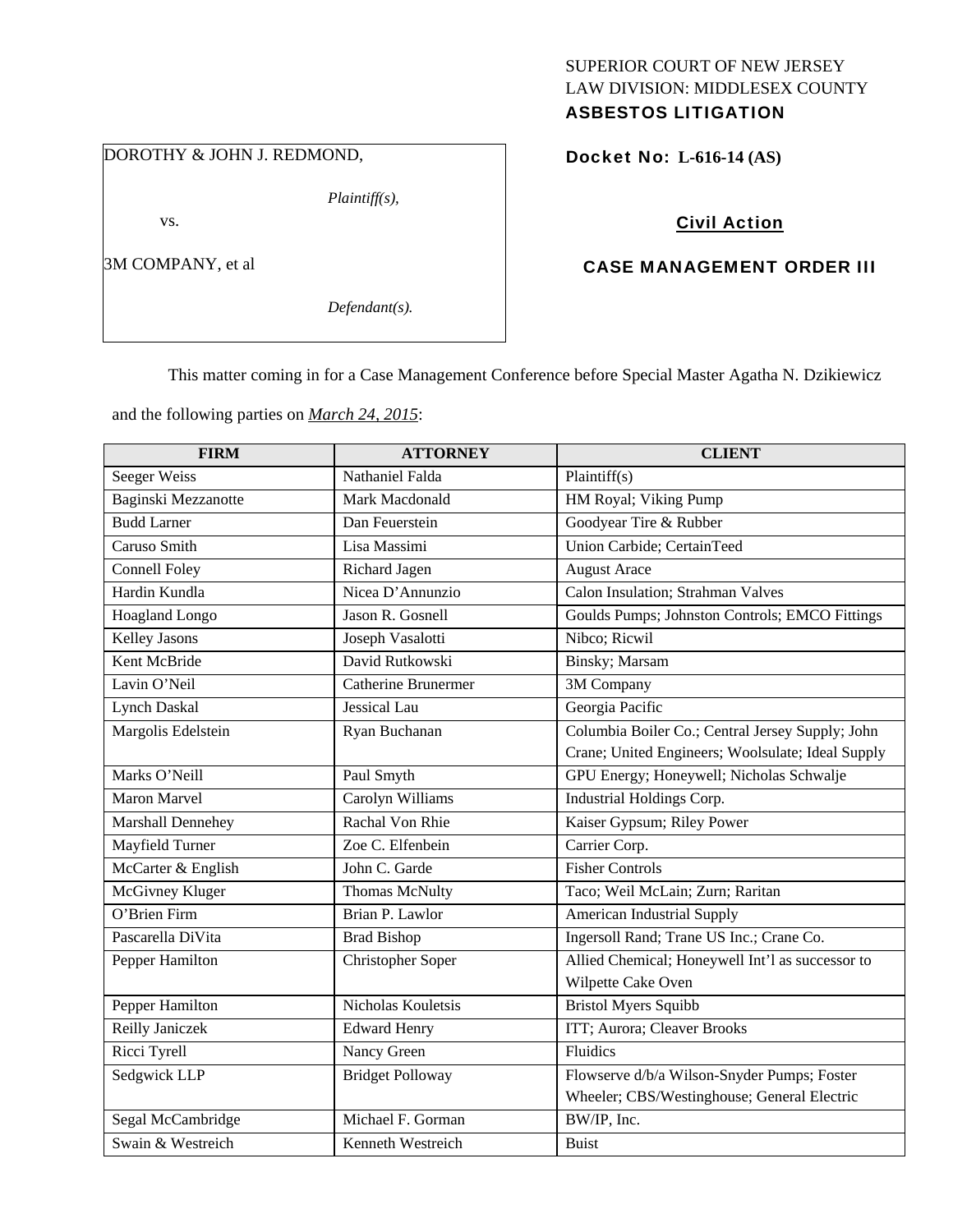| Tierney Law      | Michael O'Neill        | AJ Friedman Supply Co. |
|------------------|------------------------|------------------------|
| Vasios Kelly     | Linda Fulop-Slaughter  | Armstrong Int'l, Inc.  |
| Wilbraham Lawler | Elizabeth deBerardinis | PSE&G                  |

IT IS on this **25th** day of **March, 2015** *effective from the conference date;*

ORDERED as follows:

Counsel receiving this Order through computerized electronic medium (E-Mail) shall be deemed by the court to have received a copy of the filed original court document. Any document served pursuant to this Order shall be deemed to be served by mail pursuant to *R*.1:5-2.

## **DISCOVERY**

| April 24, 2015 | Defendants shall serve answers to standard interrogatories by this date.                                                                                                                                    |
|----------------|-------------------------------------------------------------------------------------------------------------------------------------------------------------------------------------------------------------|
| June 30, 2015  | Fact discovery, including depositions, shall be completed by this date. Plaintiff's<br>counsel shall contact the Special Master within one week of this deadline if all fact<br>discovery is not completed. |

July 30, 2015 Depositions of corporate representatives shall be completed by this date.

#### **EARLY SETTLEMENT**

August 7, 2015 Settlement demands shall be served on all counsel and the Special Master by this date.

#### **SUMMARY JUDGMENT MOTION PRACTICE**

- August 21, 2015 Summary judgment motions shall be filed no later than this date.
- September 18, 2015 Last return date for summary judgment motions.

#### **MEDICAL DEFENSE**

- July 30, 2015 Plaintiff shall serve supplemental medical expert reports, if any, by this date.
- October 30, 2015 Defendants shall identify its medical experts and serve medical expert reports, if any, by this date. **In addition, defendants shall notify plaintiff's counsel (as well as all counsel of record) of a joinder in an expert medical defense by this date.**

#### **LIABILITY EXPERT REPORTS**

- September 30, 2015 Plaintiff shall identify its liability experts and serve liability expert reports or a certified expert statement by this date or waive any opportunity to rely on liability expert testimony.
- October 30, 2015 Defendants shall identify its liability experts and serve liability expert reports, if any, by this date or waive any opportunity to rely on liability expert testimony.

\_\_\_\_\_\_\_\_\_\_\_\_\_\_\_\_\_\_\_\_\_\_\_\_\_\_\_\_\_\_\_\_\_\_\_\_\_\_\_\_\_\_\_\_\_\_\_\_\_\_\_\_\_\_\_\_\_\_\_\_\_\_\_\_\_\_\_\_\_\_\_\_\_\_\_\_\_\_\_\_\_\_\_\_\_\_\_\_\_\_\_\_\_\_\_\_\_\_\_\_\_\_\_\_\_\_\_\_\_\_